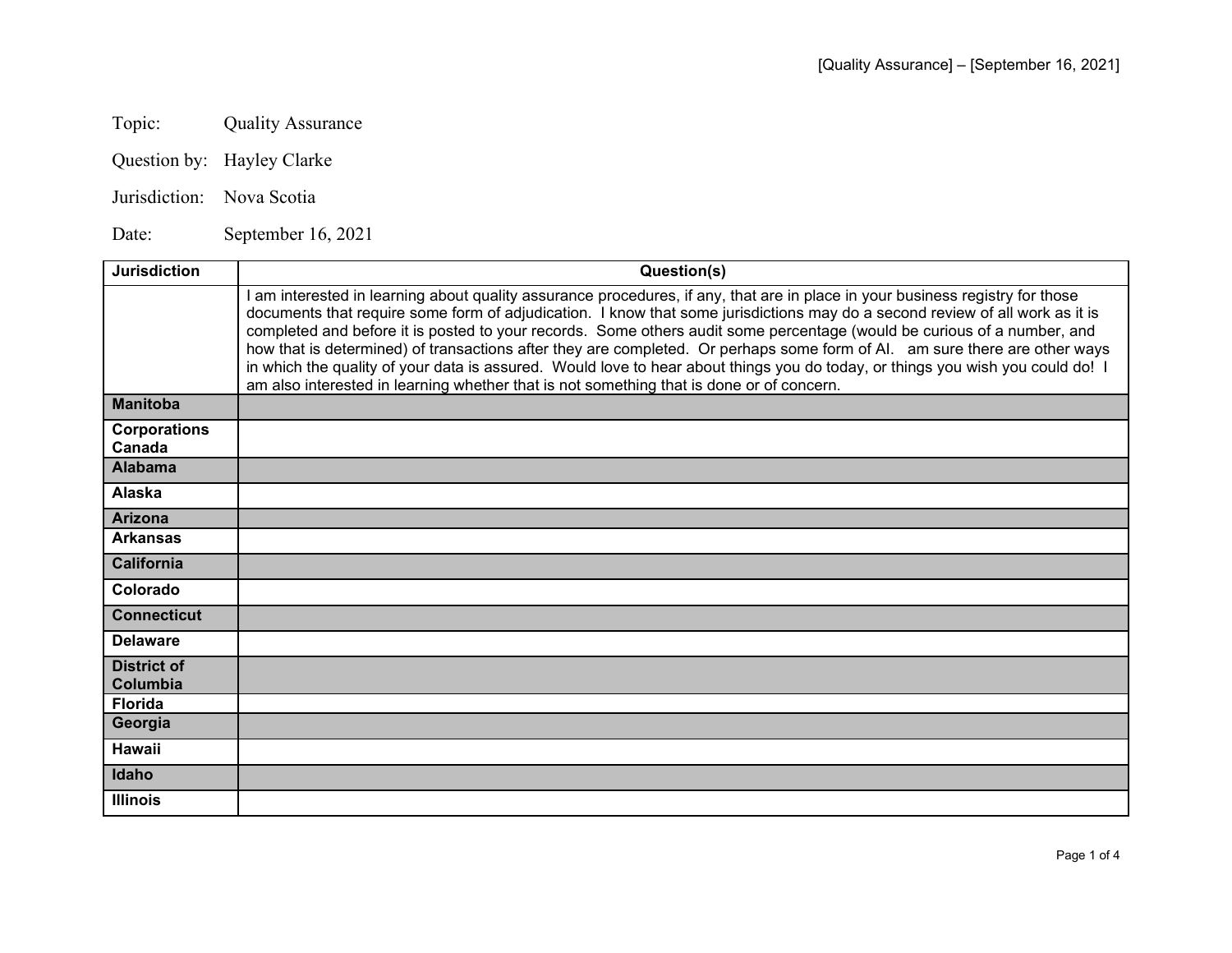| <b>Jurisdiction</b>  | Question(s)                                                                                                                                                                                                                                                                                                                                                                                                                                                                                                                                                                                                                                                                                                                                                                                                                                                                                                                                                                                                                                                                                                                                                    |
|----------------------|----------------------------------------------------------------------------------------------------------------------------------------------------------------------------------------------------------------------------------------------------------------------------------------------------------------------------------------------------------------------------------------------------------------------------------------------------------------------------------------------------------------------------------------------------------------------------------------------------------------------------------------------------------------------------------------------------------------------------------------------------------------------------------------------------------------------------------------------------------------------------------------------------------------------------------------------------------------------------------------------------------------------------------------------------------------------------------------------------------------------------------------------------------------|
|                      | am interested in learning about quality assurance procedures, if any, that are in place in your business registry for those<br>documents that require some form of adjudication. I know that some jurisdictions may do a second review of all work as it is<br>completed and before it is posted to your records. Some others audit some percentage (would be curious of a number, and<br>how that is determined) of transactions after they are completed. Or perhaps some form of AI. am sure there are other ways<br>in which the quality of your data is assured. Would love to hear about things you do today, or things you wish you could do! I<br>am also interested in learning whether that is not something that is done or of concern.                                                                                                                                                                                                                                                                                                                                                                                                             |
| Indiana              |                                                                                                                                                                                                                                                                                                                                                                                                                                                                                                                                                                                                                                                                                                                                                                                                                                                                                                                                                                                                                                                                                                                                                                |
| lowa                 |                                                                                                                                                                                                                                                                                                                                                                                                                                                                                                                                                                                                                                                                                                                                                                                                                                                                                                                                                                                                                                                                                                                                                                |
| <b>Kansas</b>        |                                                                                                                                                                                                                                                                                                                                                                                                                                                                                                                                                                                                                                                                                                                                                                                                                                                                                                                                                                                                                                                                                                                                                                |
| Kentucky             |                                                                                                                                                                                                                                                                                                                                                                                                                                                                                                                                                                                                                                                                                                                                                                                                                                                                                                                                                                                                                                                                                                                                                                |
| Louisiana            | For paper filings, we do ?verify? all work: the document, law requirements, computer entry, scanned images, evidence issued,<br>etc?This is done* after* they are completed, so we try to stay as current as possible (1-3 days) on the verifying. This way, if<br>any issue is found, we can contact the filer and clear it up ASAP to bring into compliance or reissue any evidence needed. For<br>online filings that use a template, there is not a verification process. They are ?verified? as they are filed. We rely on the<br>programming we have set up with our I.T. Department, so the ?required fields? are set to take an acceptable response only,<br>this weeds out the chance for a discrepancy. If it is an uploaded online paper document, it is gone over fully before it is<br>accepted, but there is not a 2nd verification process at present. (**Initially, we were putting them into our ?paper? verifying, but<br>once remote working conditions started, we stopped. Everyone does not have a printer at home, nor would we require them to<br>cover the ink/paper required for that, so presently they are not looked over again.) |
| <b>Maine</b>         |                                                                                                                                                                                                                                                                                                                                                                                                                                                                                                                                                                                                                                                                                                                                                                                                                                                                                                                                                                                                                                                                                                                                                                |
| <b>Maryland</b>      |                                                                                                                                                                                                                                                                                                                                                                                                                                                                                                                                                                                                                                                                                                                                                                                                                                                                                                                                                                                                                                                                                                                                                                |
| <b>Massachusetts</b> |                                                                                                                                                                                                                                                                                                                                                                                                                                                                                                                                                                                                                                                                                                                                                                                                                                                                                                                                                                                                                                                                                                                                                                |
| <b>Michigan</b>      |                                                                                                                                                                                                                                                                                                                                                                                                                                                                                                                                                                                                                                                                                                                                                                                                                                                                                                                                                                                                                                                                                                                                                                |
| <b>Minnesota</b>     |                                                                                                                                                                                                                                                                                                                                                                                                                                                                                                                                                                                                                                                                                                                                                                                                                                                                                                                                                                                                                                                                                                                                                                |
| <b>Mississippi</b>   |                                                                                                                                                                                                                                                                                                                                                                                                                                                                                                                                                                                                                                                                                                                                                                                                                                                                                                                                                                                                                                                                                                                                                                |
| <b>Missouri</b>      |                                                                                                                                                                                                                                                                                                                                                                                                                                                                                                                                                                                                                                                                                                                                                                                                                                                                                                                                                                                                                                                                                                                                                                |
| <b>Montana</b>       |                                                                                                                                                                                                                                                                                                                                                                                                                                                                                                                                                                                                                                                                                                                                                                                                                                                                                                                                                                                                                                                                                                                                                                |
| Nebraska             |                                                                                                                                                                                                                                                                                                                                                                                                                                                                                                                                                                                                                                                                                                                                                                                                                                                                                                                                                                                                                                                                                                                                                                |
| <b>Nevada</b>        |                                                                                                                                                                                                                                                                                                                                                                                                                                                                                                                                                                                                                                                                                                                                                                                                                                                                                                                                                                                                                                                                                                                                                                |
| <b>New Hampshire</b> |                                                                                                                                                                                                                                                                                                                                                                                                                                                                                                                                                                                                                                                                                                                                                                                                                                                                                                                                                                                                                                                                                                                                                                |
| <b>New Jersey</b>    |                                                                                                                                                                                                                                                                                                                                                                                                                                                                                                                                                                                                                                                                                                                                                                                                                                                                                                                                                                                                                                                                                                                                                                |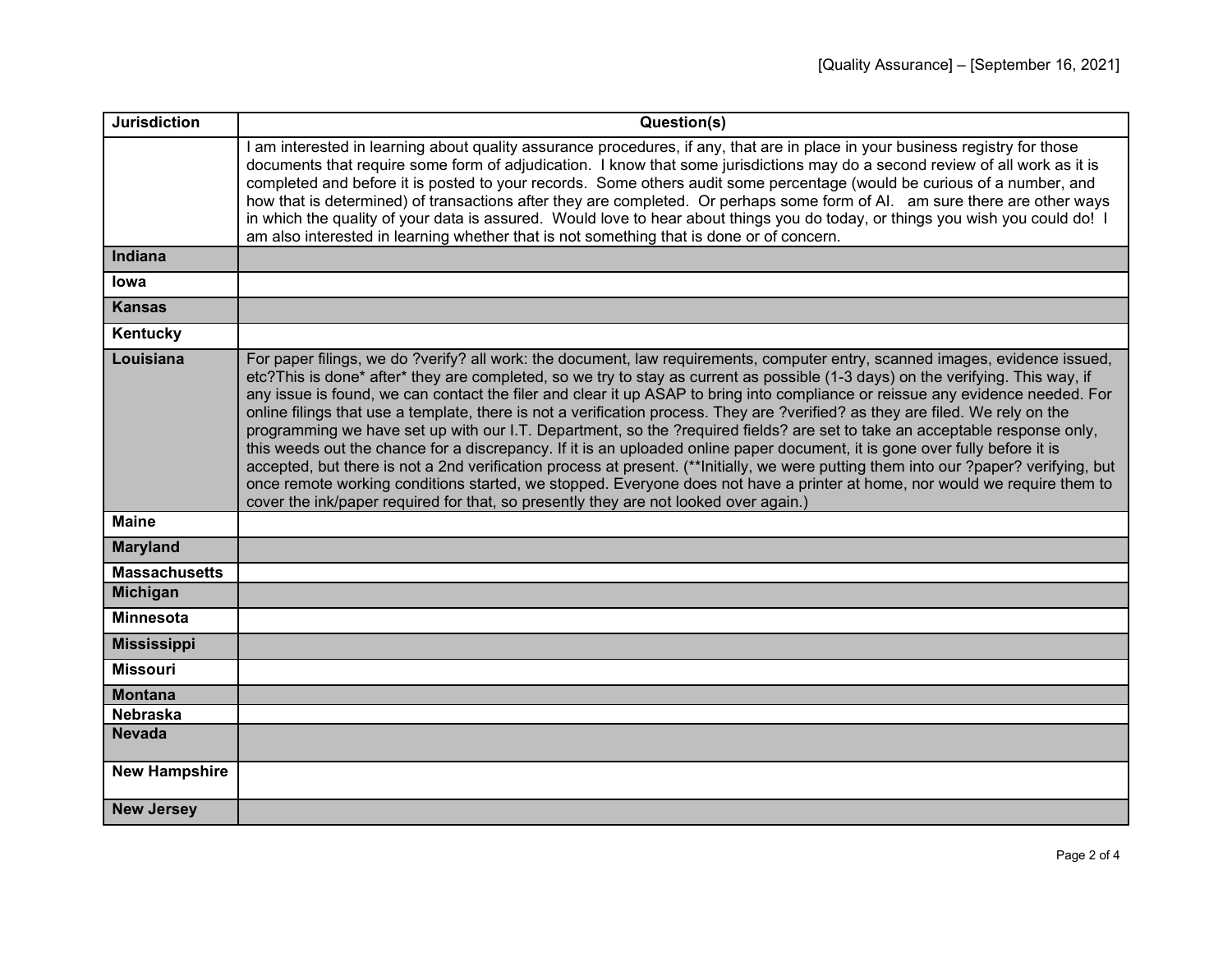| <b>Jurisdiction</b>   | Question(s)                                                                                                                                                                                                                                                                                                                                                                                                                                                                                                                                                                                                                                                                                                                                          |
|-----------------------|------------------------------------------------------------------------------------------------------------------------------------------------------------------------------------------------------------------------------------------------------------------------------------------------------------------------------------------------------------------------------------------------------------------------------------------------------------------------------------------------------------------------------------------------------------------------------------------------------------------------------------------------------------------------------------------------------------------------------------------------------|
|                       | I am interested in learning about quality assurance procedures, if any, that are in place in your business registry for those<br>documents that require some form of adjudication. I know that some jurisdictions may do a second review of all work as it is<br>completed and before it is posted to your records. Some others audit some percentage (would be curious of a number, and<br>how that is determined) of transactions after they are completed. Or perhaps some form of Al. am sure there are other ways<br>in which the quality of your data is assured. Would love to hear about things you do today, or things you wish you could do! I<br>am also interested in learning whether that is not something that is done or of concern. |
| <b>New Mexico</b>     |                                                                                                                                                                                                                                                                                                                                                                                                                                                                                                                                                                                                                                                                                                                                                      |
| <b>New York</b>       |                                                                                                                                                                                                                                                                                                                                                                                                                                                                                                                                                                                                                                                                                                                                                      |
| <b>North Carolina</b> |                                                                                                                                                                                                                                                                                                                                                                                                                                                                                                                                                                                                                                                                                                                                                      |
| <b>North Dakota</b>   |                                                                                                                                                                                                                                                                                                                                                                                                                                                                                                                                                                                                                                                                                                                                                      |
| Ohio                  |                                                                                                                                                                                                                                                                                                                                                                                                                                                                                                                                                                                                                                                                                                                                                      |
| <b>Oklahoma</b>       |                                                                                                                                                                                                                                                                                                                                                                                                                                                                                                                                                                                                                                                                                                                                                      |
| Oregon                |                                                                                                                                                                                                                                                                                                                                                                                                                                                                                                                                                                                                                                                                                                                                                      |
| Pennsylvania          |                                                                                                                                                                                                                                                                                                                                                                                                                                                                                                                                                                                                                                                                                                                                                      |
| <b>Rhode Island</b>   |                                                                                                                                                                                                                                                                                                                                                                                                                                                                                                                                                                                                                                                                                                                                                      |
| <b>South Carolina</b> |                                                                                                                                                                                                                                                                                                                                                                                                                                                                                                                                                                                                                                                                                                                                                      |
| <b>South Dakota</b>   |                                                                                                                                                                                                                                                                                                                                                                                                                                                                                                                                                                                                                                                                                                                                                      |
| <b>Tennessee</b>      |                                                                                                                                                                                                                                                                                                                                                                                                                                                                                                                                                                                                                                                                                                                                                      |
| <b>Texas</b>          |                                                                                                                                                                                                                                                                                                                                                                                                                                                                                                                                                                                                                                                                                                                                                      |
| <b>Utah</b>           |                                                                                                                                                                                                                                                                                                                                                                                                                                                                                                                                                                                                                                                                                                                                                      |
| <b>Vermont</b>        |                                                                                                                                                                                                                                                                                                                                                                                                                                                                                                                                                                                                                                                                                                                                                      |
| Virginia              |                                                                                                                                                                                                                                                                                                                                                                                                                                                                                                                                                                                                                                                                                                                                                      |
| Washington            |                                                                                                                                                                                                                                                                                                                                                                                                                                                                                                                                                                                                                                                                                                                                                      |
| <b>West Virginia</b>  |                                                                                                                                                                                                                                                                                                                                                                                                                                                                                                                                                                                                                                                                                                                                                      |
| <b>Wisconsin</b>      |                                                                                                                                                                                                                                                                                                                                                                                                                                                                                                                                                                                                                                                                                                                                                      |
| Wyoming               |                                                                                                                                                                                                                                                                                                                                                                                                                                                                                                                                                                                                                                                                                                                                                      |